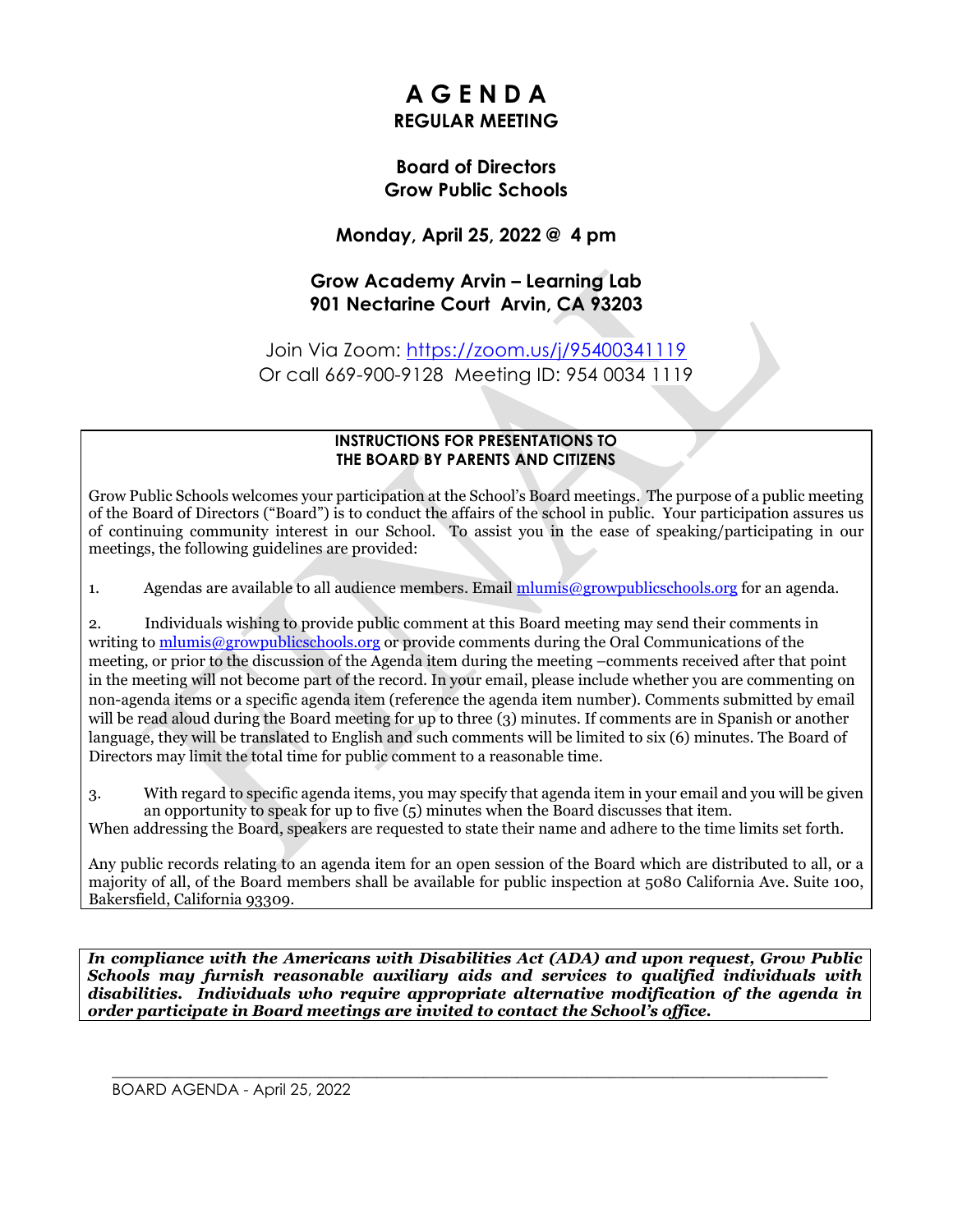#### **I. PRELIMINARY**

*A. CALL TO ORDER*

Meeting was called to order by the Board President at \_\_\_\_\_\_\_\_\_\_\_\_\_\_\_\_\_\_\_\_\_\_\_\_\_\_

*B. ROLL CALL*

Mr. Tom Mestmaker **\_\_\_\_\_\_ \_\_\_\_\_\_** Mr. Matt Look **\_\_\_\_\_\_ \_\_\_\_\_\_** Mr. Ernie Unruh **\_\_\_\_\_\_ \_\_\_\_\_\_** Mr. Manuel Pantoja **\_\_\_\_\_\_ \_\_\_\_\_\_** Dr. Jean Fuller \_\_\_\_\_\_\_ \_\_\_\_\_\_\_

Present Absent

- *C. FLAG SALUTE*
- *D. ANNOUNCEMENTS*

Accept reappointment of Dr. Jean Fuller by the Grimm Family Education Foundation for a tw0 year term, serving as a board member of the Grow Public Schools Board of Directors.

*E. APPROVAL OF MINUTES: BOARD MEETING OF March 28, 2022*

Motion: Second:

#### **II. COMMUNICATIONS**

- A. *ORAL COMMUNICATIONS:* Non-agenda items: no individual presentation shall be for more than three (3) minutes and the total time for this purpose shall not exceed fifteen (15) minutes. Ordinarily, Board members will not respond to presentations and no action can be taken. However, the Board may give direction to staff following a presentation.
- B. Grow Public Schools Leadership Report
	- 1. Chief Executive Officer
	- 2. Chief Operating Officer
	- 3. Chief Academic Officer
	- 4. Principal Grow Academy Arvin
	- 5. Principal Grow Academy Shafter
- C. For Information: Grow Public Schools Staff Report

 $\mathcal{L}_\mathcal{L} = \mathcal{L}_\mathcal{L} = \mathcal{L}_\mathcal{L} = \mathcal{L}_\mathcal{L} = \mathcal{L}_\mathcal{L} = \mathcal{L}_\mathcal{L} = \mathcal{L}_\mathcal{L} = \mathcal{L}_\mathcal{L} = \mathcal{L}_\mathcal{L} = \mathcal{L}_\mathcal{L} = \mathcal{L}_\mathcal{L} = \mathcal{L}_\mathcal{L} = \mathcal{L}_\mathcal{L} = \mathcal{L}_\mathcal{L} = \mathcal{L}_\mathcal{L} = \mathcal{L}_\mathcal{L} = \mathcal{L}_\mathcal{L}$ 

D. For Information: Parent Report